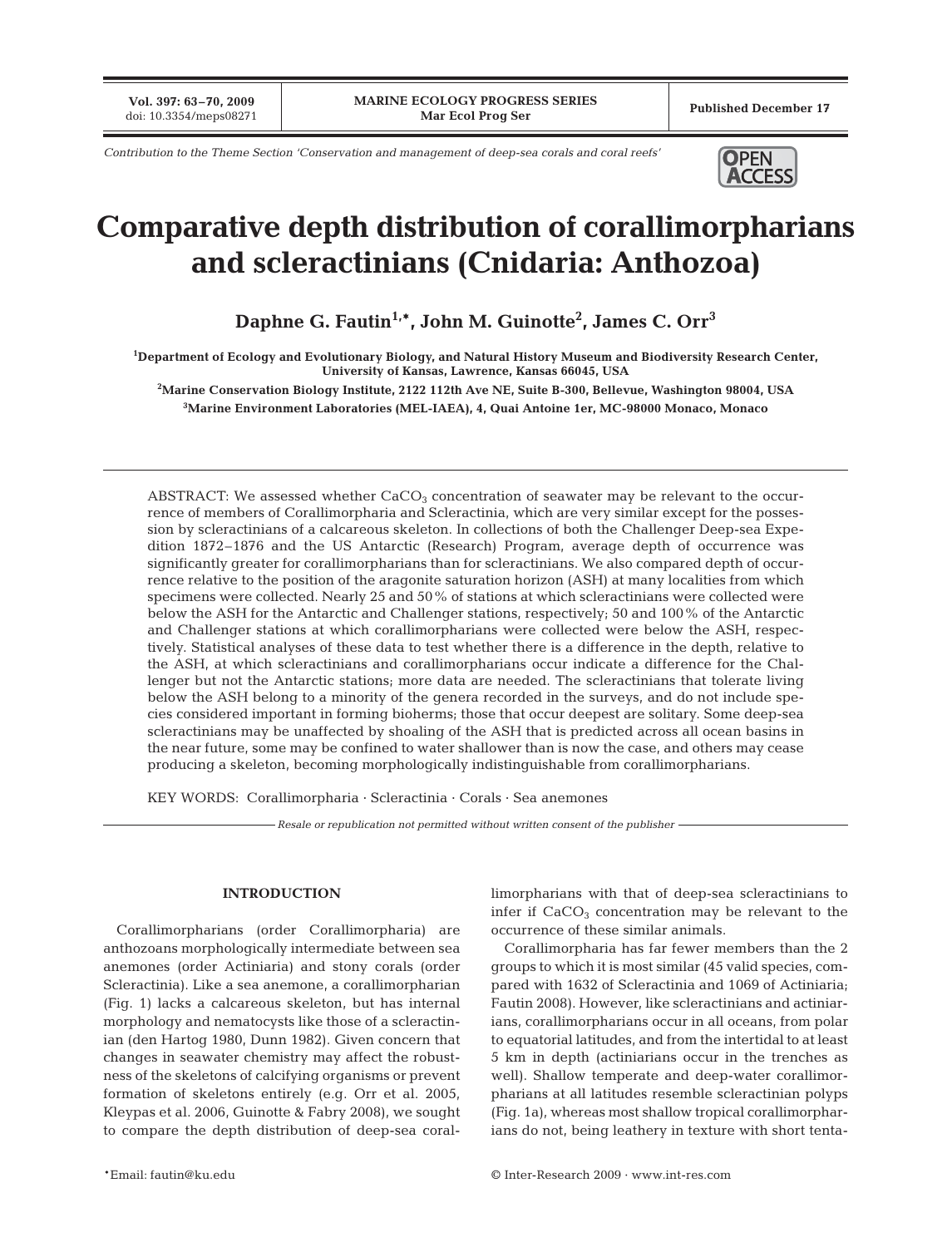

Fig. 1. (a) A deep-sea corallimorpharian, perhaps *Corallimorphus pilatus*, at 1798 m (photo from NOAA-HURL Archives, PI Amy Baco-Taylor). (b) A shallow tropical corallimorpharian (photo by G. Miller)

cles (Fig. 1b). Cogently, in our experience, people interested in and knowledgeable about deep-sea scleractinians may not recognize deep-sea corallimorpharians. Currently, Corallimorpharia occupies a rank identical to that of Actiniaria and Scleractinia, but during the past century it has been proposed (1) that they are really scleractinians lacking a skeleton and (2) that they belong with actiniarians (summarized by, inter alia, den Hartog 1980). Most recent molecular evidence supports Corallimorpharia as being separate from but more closely related to Scleractinia than to any other anthozoan group (Brugler & France 2007, Fukami et al. 2008, earlier data summarized by Daly & Fautin 2008). Regardless of phylogenetic details, corallimorpharians are more closely related to some corals than many of the groups referred to as 'corals' are to one another. Scleractinia and Corallimorpharia both belong to the anthozoan subclass Hexacorallia; some members of the other anthozoan subclass, Octocorallia, such as those of the family Isididae, are referred to as corals (e.g. Thresher et al. 2009).

To test whether deep-sea members of Corallimorpharia and Scleractinia differ in depth of occurrence, we compared collection records for members of the 2 taxa from comprehensive biological surveys that included data for both taxa. For 2 surveys that met our criteria, we found that, on average, corallimorpharians occur significantly deeper than scleractinians. Using data from the model of Orr et al. (2005) for carbonate saturation in seawater, we compared depth of occurrence with position of the aragonite saturation horizon (ASH) (the skeleton of a scleractinian is composed of  $CaCO<sub>3</sub>$  in the crystal form aragonite). The outcome of our analyses concerning whether aragonite saturation of seawater can explain the difference in depth of occurrence of members of these taxa is ambiguous. Although some scleractinian species can tolerate living below the ASH, the ones collected deepest in both surveys were solitary. Guinotte et al. (2006) have shown that by the end of the 21st century, water at depths where 70% of deep-sea bioherm-forming scleractinians occur will be undersaturated with respect to aragonite. As a result of this shoaling of the ASH across all ocean basins in the immediate future, some scleractinians may be confined to water shallower than is now the case, and others may cease producing a skeleton. Ecosystem structure and function could be altered substantially with follow-on effects for organisms that depend on cold-water coral bioherms.

The number of records suitable for an analysis such as ours is small. The records we analyzed were from surveys not directed toward finding members of either taxon; data from surveys focused on documenting the occurence of members of one of the taxa could be biased. We are confident that all corallimorpharians collected on the 2 surveys were included in the data we analyzed. In addition to assessing whether depth of occurrence differs between members of these 2 anthozoan groups, an aim of the present study is to stimulate, by our provisional results, the acquisition of additional data to test further the hypothesis that  $CaCO<sub>3</sub>$ concentration affects the occurrence of deep-sea scleractinians.

### **METHODS**

We acquired occurrence records for scleractinians and corallimorpharians from 2 biological surveys: the Challenger Deep-sea Expedition 1872–1876 (e.g.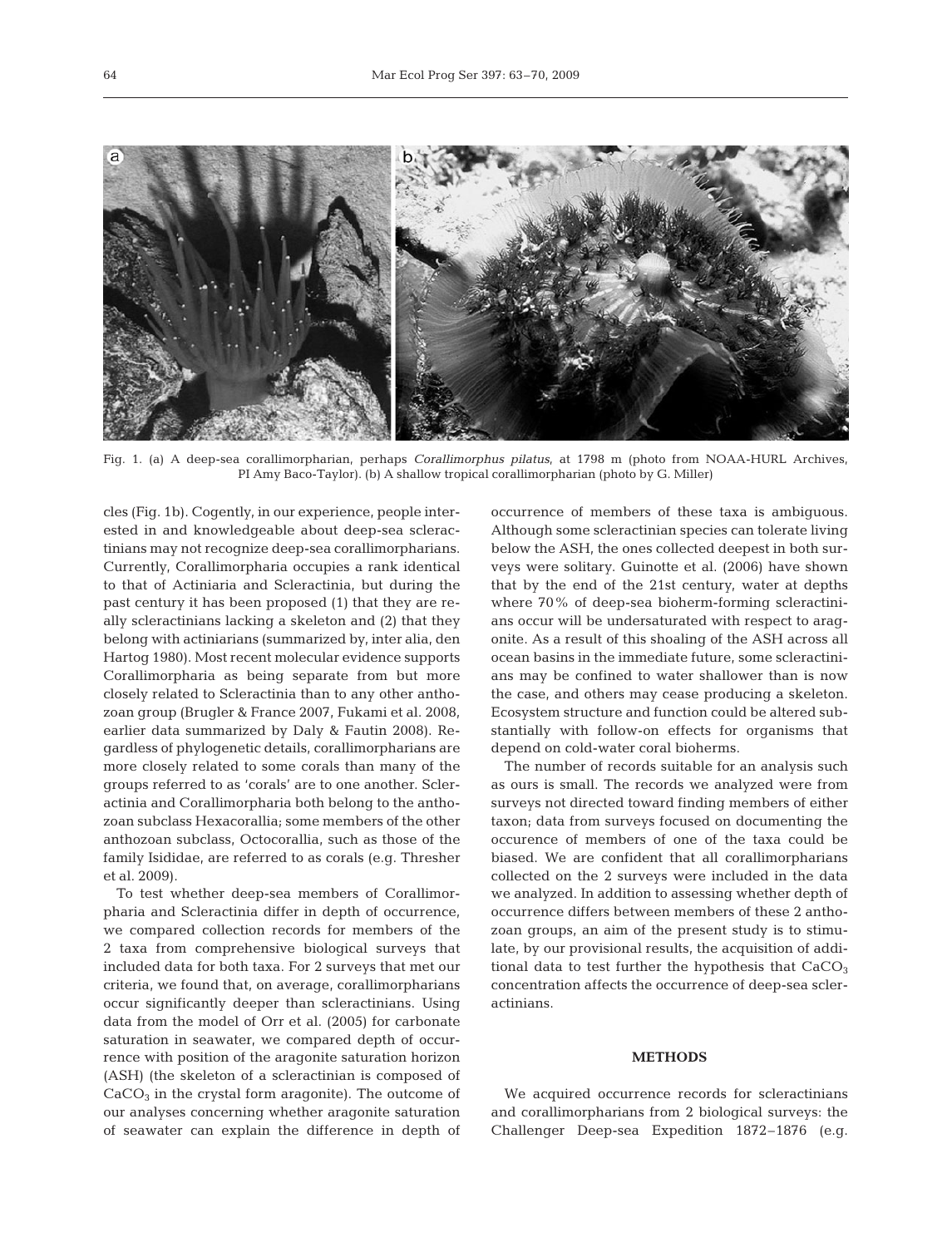Rehbock 1992, Langmuir 2004, Perry & Fautin 2004) and the US Antarctic Research Program (USARP; now termed the US Antarctic Program) as assembled in the online resource 'Hexacorallians of the World' (Fautin 2008). To obtain the data used, on the opening page of 'Hexacorallians of the World' (http://hercules.kgs. ku.edu/Hexacoral/Anemone2) select 'Distributional Data,' then successively select from the list of menus 'Expedition' and 'Name.' When an expedition name is selected from the pick list or typed into the search box, a map of the stations for that expedition appears, and a list of specimens from that expedition can be selected to display. Records can be downloaded in XML.

In our analyses, we used the names published in the data sources except for the few cases in which the same specimen was referred to a different genus in a subsequent publication; in these we referred the species to the genus in which it was most recently placed. Although all published records we used are vouchered by museum specimens, we did not examine the specimens themselves.

The 50 volumes that constitute the results of the Challenger Expedition include 2 chapters on scleractinians, one by Moseley (1881) on deep-sea corals and one by Quelch (1886) on shallow-water, reef-building corals. Although most specimens dealt with in the chapter by Quelch (1886) seem to have been collected by shore parties, members of 5 species were collected at one numbered sampling station 8 fathoms deep. Because those specimens occurred in such shallow water and were recorded nowhere else in the Challenger Expedition reports, we did not include any data from Quelch (1886) in our analysis. The data in a preliminary report by Moseley (1876) are included in the later report (Moseley 1881), but since publication of the formal results, additional specimens collected on the Challenger Expedition have been identified. Our analyses include those in publications by Cairns & Zibrowius (1997) and Cairns et al. (2005); we do not include those by Brook (1892) because they concern shallow-water species and lack station numbers, from which we infer that they were taken in shore collections.

Our analyses include all published records of corallimorpharians from the Challenger Expedition. Hertwig (1882a,b,c, 1885, 1888) inventoried the Challenger sea anemones sensu lato (members of orders Actiniaria and Corallimorpharia), but in a short paper, Moseley (1877) described the 2 species of corallimorpharians included by Hertwig (1882a,b). Hertwig (1888) described a third species of corallimorpharian from the Challenger Expedition.

Most of the occurrences in the Antarctic and sub-Antarctic we analyzed were for specimens collected under the auspices of the USARP in the 1960s and 1970s using the ships 'Eltanin', 'Hero', and 'Islas Orcadas'. The publication documenting scleractinians was written by Cairns (1982) and that on corallimorpharians was written by Fautin (1984).

We compared depth of occurrence for scleractinians versus corallimorpharians collected on the Challenger Expedition and under the auspices of the USARP. Our analysis was based solely on presence at a station; we did not consider the number of individuals sampled. The significance of the differences we found was assessed with the Mann-Whitney *U*-test, a non-parametric statistic equivalent to the parametric *t*-test. For all statistical tests, we accepted as significant p-values less than 5%.

We compared the depth of each station at which at least one specimen was collected to the ASH at that location for the subset of stations for which ASH data were available. Values for ASH depth are based on the model outputs described by Orr et al. (2005); modeled ASH data are lacking for some enclosed regions, including the Weddell and Ross Seas. Modeled data are available for the years 1765 and 1994; for the stations where data for both years are available, our results were identical, but we used the 1994 data because only they are available for some stations. To determine if the proportion of stations below the ASH at which corallimorpharians were collected differed from the proportion at which scleractinians were collected, we used Fisher's exact test (a statistic that is more accurate than the chi-squared test when expected values are small).

## **RESULTS**

Fig. 2 plots the Challenger stations from which corallimorpharians and scleractinians were collected, and Fig. 3 plots the Antarctic and sub-Antarctic localities. Table 1 presents comparative data for the animals collected by the Challenger, and Table 2 for those collected in Antarctic and sub-Antarctic waters. The value for the Mann-Whitney *U*-test assessing the null hypothesis that scleractinians and corallimorpharians for the 2 data sets combined occur at equal depth was p = 0.00003 for 1-tailed and 0.00006 for 2-tailed.

Table 3 presents occurrence data for scleractinians and corallimorpharians from those Challenger and Antarctic and sub-Antarctic stations for which modeled ASH data exist. For Scleractinia, the number of genera to which those species belong is also shown as a proportion of the total number of genera in the data set (all corallimorpharians belong to *Corallimorphus*). ASH data were available for 159 localities for scleractinians (40 Challenger stations, 119 Antarctic and sub-Antarctic stations) and 15 for corallimorpharians (5 Challenger stations, 10 Antarctic and sub-Antarctic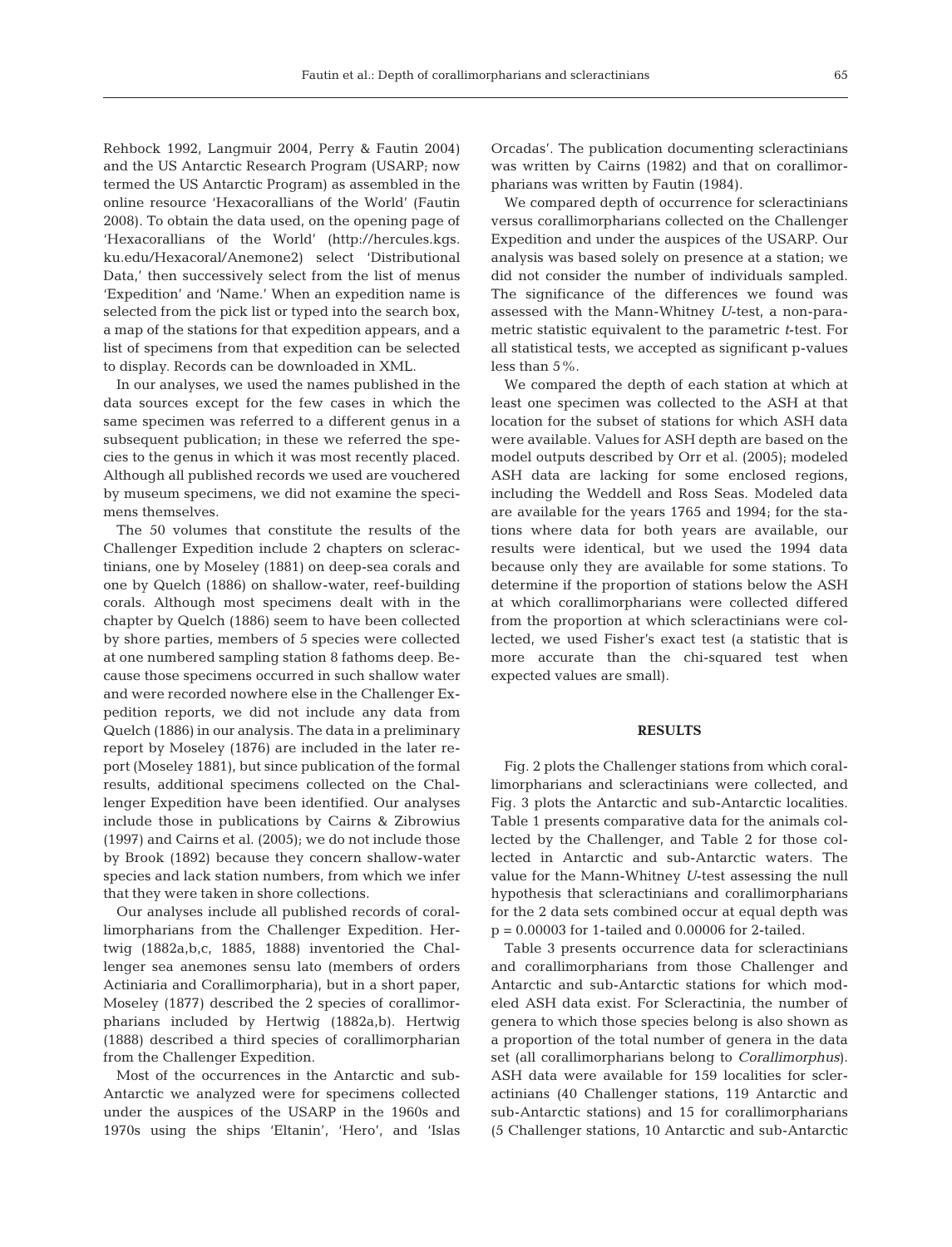

Fig. 2. Challenger Expedition stations from which corallimorpharians and scleractinians were collected

stations). For the Challenger Expedition, ASH data were available for 5 of the 6 stations at which corallimorpharians were collected and 40 of the 71 stations at which scleractinians were collected. For the Antarctic, ASH data were available for 10 of the 12 stations at which corallimorpharians were collected and for 119 of the 187 stations at which scleractinians were collected.

Average depth of occurrence was calculated for the 20 Antarctic species for which we had 3 or more

records (69 for *Flabellum impensum*). The values were rather continuous from 62 m (5 records for *Sphenotrochus gardineri*, range 9 to 116 m) to 757 m (3 records for *Enallopsammia rostrata*, range 333 to 1028 m). The 4 species with the deepest average depths of occurrence were *Flabellum apertum* (7 records, mean 971 m, range 587 to 1647 m), *Flabellum truncum* (4 records, mean 1333 m, range 587 to 1896 m), *Fungiacyathus marenzelleri* (10 records, mean 2056 m, range 300 to 4840 m), and *Leptopenus antarcticus* (5 records, mean 2182 m, range 2005 to 2384 m); the 4 deepest records were of *Fungiacyathus marenzelleri* (mean 3598 m, range 2836 to 4840 m). For the Challenger data, only 3 species were recorded at 3 or more stations: *Desmophyllum ingens* (3 records, mean 341 m, range

256 to 448 m), *Solenosmilia variabilis* (3 records, mean 654 m, range 256 to 768 m), *Bathyactis symmetrica* (14 records, mean 3196 m, range 1829 to 5304 m). According to Cairns (1982), some, but not all, of the Challenger records under the name *Bathyactis symmetrica* refer to *Fungiacyathus marenzelleri*; the name *B. symmetrica* has been applied to 5 species, all members of the genus *Fungiacythus* (Fautin 2008).



Fig. 3. Antarctic and sub-Antarctic stations from which corallimorpharians and scleractinians were collected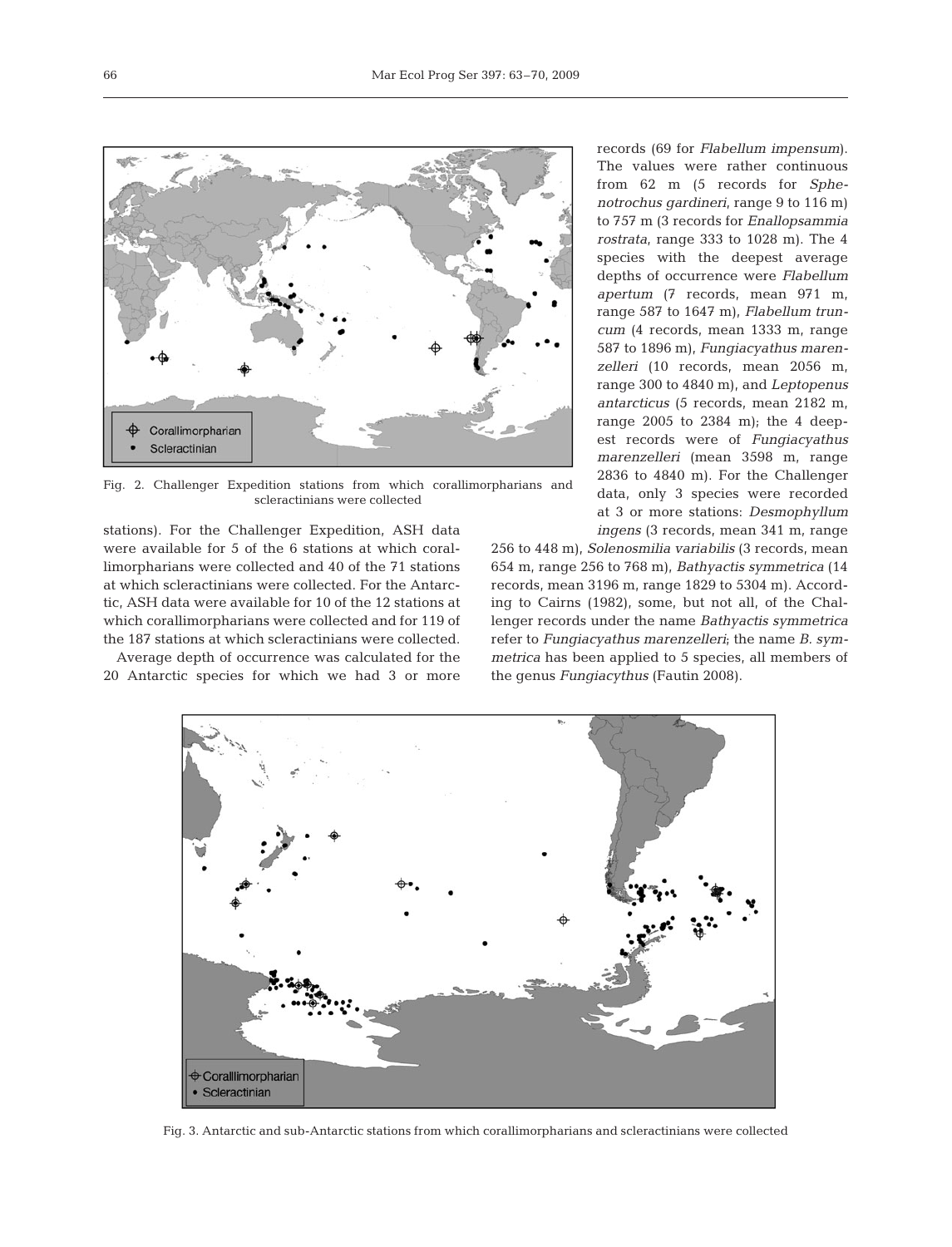Table 1. Comparison of scleractinians and corallimorpharians collected by the Challenger Expedition. The values for the Mann-Whitney *U*-test assessing the null hypothesis that Challenger scleractinians and corallimorpharians occur at equal depth are  $p = 0.003883$  for 2 tails and  $p = 0.001942$  for 1 tail

|                                                                          | <b>Species</b>                         | <b>Stations</b><br>(Both occurred at 3 stations) | Records | Depth range<br>(m) | Average depth<br>(m) |  |
|--------------------------------------------------------------------------|----------------------------------------|--------------------------------------------------|---------|--------------------|----------------------|--|
| Scleractinia                                                             | $81(76^a)$<br>$(in 33 \text{ genera})$ | 71                                               | 174     | $18 - 5304$        | 1404                 |  |
| Corallimorpharia                                                         | 3<br>(all <i>Corallimorphus</i> )      | 6                                                |         | $2515 - 3950$      | 3142                 |  |
| <sup>a</sup> Number identified to species; 5 were identified only as sp. |                                        |                                                  |         |                    |                      |  |

Table 2. Comparison of scleractinians and corallimorpharians collected in the Antarctic and sub-Antarctic mainly under the auspices of the US Antarctic Research Program. The values for the Mann-Whitney *U*-test assessing the null hypothesis that Antarctic and sub-Antarctic scleractinians and corallimorpharians occur at equal depth are  $p = 0.00584$  for 2 tails and p = 0.00292 for 1 tail

|                                                                         | <b>Species</b>                     | <b>Stations</b><br>(Both occurred at 8 stations) | Records | Depth range<br>(m) | Average depth<br>(m) |  |
|-------------------------------------------------------------------------|------------------------------------|--------------------------------------------------|---------|--------------------|----------------------|--|
| <b>Scleractinia</b>                                                     | $37(36^{\circ})$<br>(in 19 qenera) | 187                                              | 286     | $9 - 4840$         | 634                  |  |
| Corallimorpharia                                                        | റ<br>(Both Corallimorphus)         | 12                                               | 12      | $132 - 4410$       | 1600                 |  |
| <sup>a</sup> Number identified to species; 1 was identified only as sp. |                                    |                                                  |         |                    |                      |  |

Table 3. Proportion of stations for which there are data on the aragonite saturation horizon (ASH; as of 1994) where scleractinians and corallimorpharians were collected deeper than the ASH. 'Stations' refers to the proportion of stations at which members of each taxon were collected that were deeper than the ASH (regardless of the number of species reported at that station). 'Species' refers to the portion of species reported from at least 1 station deeper than the ASH (regardless of whether other specimens of the species were reported from depths shallower than the ASH). The denominator is the total number of species in the data set (as shown in Tables 1 & 2). The null hypothesis for Fisher's exact test was that there is no difference in the proportion of stations below the ASH from

which scleractinians and corallimorpharians were collected

| Surveys                            | Scleractinia           | Corallimorpharia Fisher's exact | test(p) |
|------------------------------------|------------------------|---------------------------------|---------|
| <b>Challenger</b>                  |                        |                                 |         |
| <b>Stations</b>                    | $18/40(45\%)$          | $5/5$ (100 %)                   | 0.028   |
| <b>Species</b>                     | 42/81 (52%)            | $3/3$ (100 %)                   |         |
|                                    | in $9/33$ (27%) genera |                                 |         |
| <b>Antarctic and sub-Antarctic</b> |                        |                                 |         |
| <b>Stations</b>                    | 27/119 (23%)           | $5/10(50\%)$                    | 0.119   |
| <b>Species</b>                     | $15/37(41\%)$          | $2/2$ (100 %)                   |         |
|                                    | in $9/19$ (47%) genera |                                 |         |
| <b>Combined surveys</b>            |                        |                                 |         |
| <b>Stations</b>                    | 45/159 (28%)           | 10/15(67%)                      | 0.0063  |

#### **DISCUSSION**

The average depth at which corallimorpharians occurred was significantly greater than that for scleractinians (p < 0.01) in data from both the Challenger Expedition and the USARP, and for the 2 data sets combined, although the depth range of scleractinians exceeded that of corallimorpharians in both surveys (Tables 1 & 2). This may be a demonstration of the pattern of habitat partitioning in anthozoans identified by Fautin (1989). The Antarctic and sub-Antarctic are lower in diversity of both scleractinians and corallimorpharians, despite samples having been taken at more than twice as many Antarctic and sub-Antarctic stations as Challenger stations (Tables 1 & 2). This is not surprising given that the Challenger sampled over 100° of latitude, from 43.07° N (Stn 48, northwest Atlantic) to 64.3° S (Stn 153, southern Indian Ocean). Average depth of collection for both scleractinians and corallimorpharians is about half that in the Antarctic and sub-Antarctic as for the Challenger, supporting the idea of latitudinal submergence/emergence (e.g. Ekman 1953, Franz et al. 1981).

Because these animals are so similar except for the scleractinian aragonitic skeleton, we reasoned that saturation of seawater with respect to aragonite might be responsible for the difference in their depth of occurrence;  $CaCO<sub>3</sub>$  in the seawater is presumably physiologically relevant for scleractinians but not for coral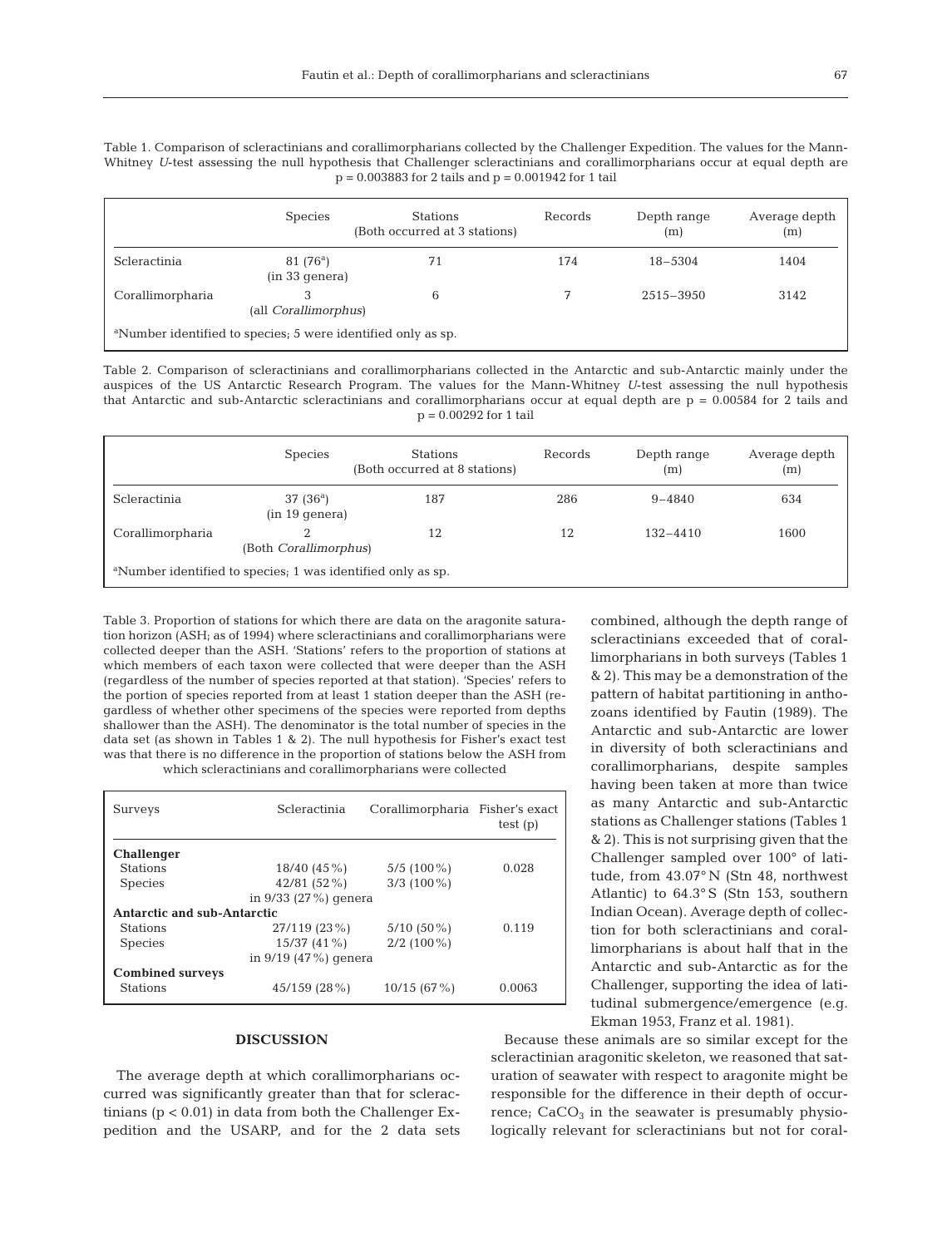limorpharians. Consistent with that hypothesis, the proportion of stations below the ASH at which corallimorpharians occurred was twice that for scleractinians. The differences in this proportion were significant for the Challenger data and all the data combined, but not for the Antarctic and sub-Antarctic data. Our findings are suggestive but not conclusive; further testing of the hypothesis that seawater chemistry is responsible for the clear difference in depth of occurrence of members of these 2 taxa requires additional data. More occurrence data for deep-sea corallimorpharians and scleractinians from unbiased sources, which are difficult to obtain, may help clarify the importance of seawater chemistry to the lives of animals of these taxa, and as models for carbonate saturation in seawater are refined and extended to places not now covered, the data we used can be reassessed.

Although it is widely held that scleractinians evolved from an anemone-like animal that developed a skeleton (e.g. Scrutton 1999), based on morphology, Hand (1966) suggested that sea anemones descended from scleractinians in a process that included loss of the skeleton. Likewise, a phylogeny using radioimmunoassay (Fautin & Lowenstein 1994) found Scleractinia ancestral to both Corallimorpharia and Actiniaria. Veron (1995) proposed that the scleractinian skeleton has evolved and been lost repeatedly. In the detailed scleractinian phylogeny of Romano & Cairns (2000), the calcareous skeleton was inferred to have evolved independently as many as 4 times. Medina et al. (2006) found corallimorpharians to be nested among scleractinians, which they interpreted as supporting the idea of lability of the skeleton. By contrast, Daly et al. (2003), Brugler & France (2007), and Fukami et al. (2008) found Corallimorpharia to be the sister taxon to Scleractinia rather than being nested within Scleractinia. Contrary to the assertion by Fukami et al. (2008), the topology of Corallimorpharia as the sister taxon to Scleractinia rather than being nested within Scleractinia does not, in itself, logically refute the 'naked coral hypothesis' (e.g. Fautin & Lowenstein 1994, Stanley & Fautin 2001), which holds that the skeleton exists under conditions of favorable seawater chemistry and disappears when conditions become unfavorable. Although the most parsimonious explanation may appear to be that the skeleton arose in the common ancestor of Scleractinia after the branch point with Corallimorpharia, if time is taken into consideration, as it was by Fautin & Lowenstein (1994) and Medina et al. (2006), that branch arose at a time when scleractinians existed, as attested to by fossils. None of these phylogenetic analyses included deep-sea corallimorpharians.

Evidence is growing that some scleractinians can survive without their skeletons. Goreau & Goreau (1959, p. 247–248) reported that 'polyps of starving corals [taxon not specified] are able to detach themselves completely from the corallum. In this phase they can stay alive for some weeks without showing any evidence of renewed skeletogenesis although they are able to ingest food normally.' Sammarco (1982, p. 57) coined the term 'polyp bail-out' for the abandonment of their skeleton by polyps of the scleractinian *Seriatopora hystrix* under stress, which he described as both an 'escape response' and a 'mode of asexual reproduction.' Sammarco (1982, p. 57), who observed this in the field and the laboratory, found that some polyps can secrete a new skeleton. Home aquarists have observed fleshy scleractinians crawl out of their skeletons (P. Alderslade pers. comm.); one can speculate that stress may cause such behavior. Although the skeleton presumably protects corals, skeletonless anthozoan polyps can survive in nature: witness the existence of corallimorpharians and sea anemones.

There is also experimental evidence that production of a coral's skeleton can be sensitive to  $CaCO<sub>3</sub>$  saturation state. Fine & Tchernov (2007) demonstrated that under conditions of low pH, the skeleton of 2 species of scleractinians dissolved, and the animals, although ceasing to deposit a skeleton, persisted. Moreover, the polyps separated physically, as Sammarco (1982) also found. Such 'naked' polyps are indistinguishable from corallimorpharians, which do not form colonies, although those of many or all species can propagate asexually and those of some species tend to live in clonal aggregations. When pH was increased, the animals resumed calcifying (Fine & Tchernov 2007). Thus, the abandonment of its skeleton by fleshy corals in home aquaria might be stimulated by the low saturation state of  $CaCO<sub>3</sub>$  that is typical of such aquaria. It is perhaps significant that the water in which Sammarco (1982) kept his corals, at the Australian Institute of Marine Science, came from offshore and was circulated in a flow-through system (P. W. Sammarco pers. comm.). Such seawater would be expected to be more saturated in  $CaCO<sub>3</sub>$  than water used by home aquarists.

The similarity between some deep-sea corals and corallimorpharians has long been noted. In his remarks in the Challenger proceedings that accompanied the description of the new genus and species *Corallimorphus profundus*, Moseley (1877, p. 301) stated, 'Similar or kindred forms were often dredged in deep water by the 'Challenger.' They seem closely allied to the simple disk-shaped corals, such as *Stephanophyllia*, in which the tentacles are also knobbed and disposed at the margin, and on the surface of the disk, in a closely similar manner. They have further similar thread-cells [nematocysts] to these solitary corals, and, indeed, appear to differ from them only in having no calcareous corallum developed. Indeed, in one species of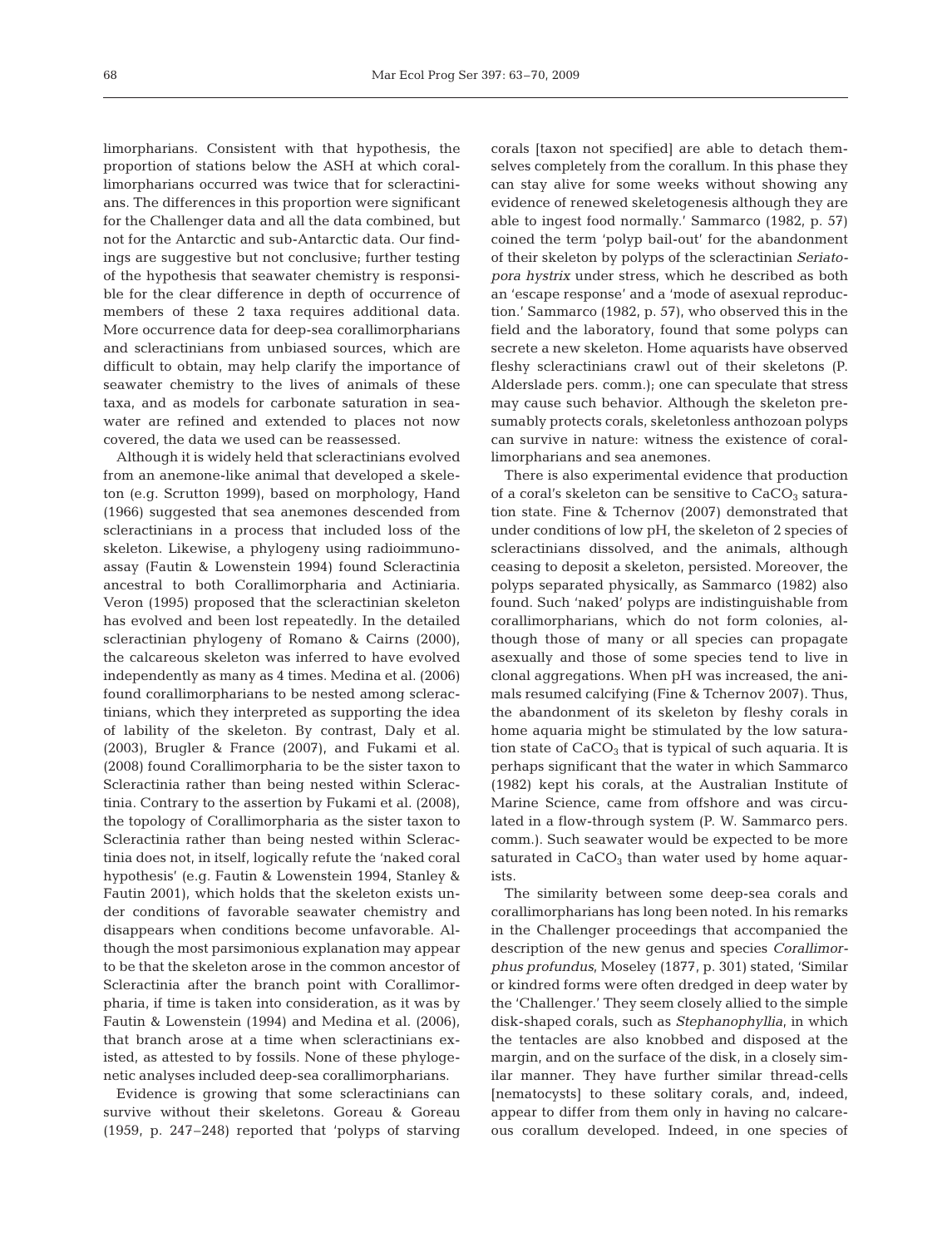*Stephanophyllia*, obtained in deep water, the calcareous skeleton was in a most rudimentary condition, being a mere delicate network of calcareous trabeculæ. So like in appearance were these forms of Actininæ to the living corals, that it was only by feeling them as they were found in the dredge that I became convinced that they had no calcareous skeleton, and I macerated several in caustic potash in the hopes of finding traces of a corallum present in them. They seem to approach these disk-like corals very closely, and possibly to represent forms from which the corals were developed.'

Implicit in most discussions of the lability of the scleractinian skeleton is the idea that scleractinian taxa differ in sensitivity to  $CaCO<sub>3</sub>$  concentration in seawater — so some may be unable to survive without a skeleton. Our data show that some scleractinians are capable of living well below the ASH, and some appear to occur mainly or exclusively in relatively deep water (e.g. *Fungiacyathus marenzelleri*, *Leptopenus antarcticus*, and many species of *Flabellum*). However, most of the species included in our analyses do not form bioherms, and the species that occur the deepest — like those referred to by Moseley (1877) species considered by Guinotte et al. (2006) to be 'deep-sea bioherm-forming corals' occurred deeper than the ASH. Thus, we infer that colonial species will be especially affected by decreased  $CaCO<sub>3</sub>$  saturation, either by being unable to persist in the altered waters or, as in the colonial species studied by Fine & Tchernov (2007), ceasing to form a skeleton and losing tissue connection between polyps. The potential loss not only of skeletons but of coloniality with diminishing  $CaCO<sub>3</sub>$ saturation has implications for ecosystems in which coral colonies provide structure, attachment surfaces, and refuges for hundreds of species.

Scleractinians that live in the deep sea may be physiologically adapted to harvest scarce ions effectively and/or their skeletons may be protected from the corrosive water by being covered by thick or unbroken tissue. Thus, although reduction of  $CaCO<sub>3</sub>$  saturation in the near future will likely affect many scleractinians, it is unlikely to affect members of all taxa equally or in the same ways. Some may simply be unable to survive in water of diminished  $CaCO<sub>3</sub>$  saturation, and so will be found shallower and shallower as time goes on; some may be able to persist as they are, and some may remain where they are but cease making a skeleton, and so be grossly indistinguishable from corallimorpharians.

*Acknowledgements.* Funding was provided by US National Science Foundation grant nos DEB95-21819 and DEB99- 78106 (Partnerships to Enhance Expertise in Taxonomy), OCE 00-03970, and EF-0531779 (Assembling the Tree of Life), and by grants from the Educational Foundation of America and ESRI to the Marine Conservation Biology Institute. S. Bokka assembled the data analyzed for this study. We thank S. Cairns for taxonomic advice, P. Sammarco for information about his observations, and J. Kelly and W. Eash-Loucks for help with statistics.

#### LITERATURE CITED

- Brook G (1892) Preliminary descriptions of new species of *Madrepora* in the collection of the British Museum. Ann Mag Nat Hist Ser 6 10:451–465
- ► Brugler MR, France SC (2007) The complete mitochondrial genome of the black coral *Chrysopathes formosa* (Cnidaria: Anthozoa: Antipatharia) supports classification of antipatharians within the subclass Hexacorallia. Mol Phylogenet Evol 42:776–788
	- Cairns SD (1982) Antarctic and sub-Antarctic Scleractinia. Antarct Res Ser 34:1–74
	- Cairns SD, Zibrowius H (1997) Cnidaria Anthozoa: azooxanthellate Scleractinia from the Philippine and Indonesian regions. Mem Mus Natl Hist Nat 172:27–243
	- Cairns SD, Häussermann V, Försterrra G (2005) A review of the Scleractinia (Cnidaria: Anthozoa) of Chile, with the description of two new species. Zootaxa 1018:15–46
	- Daly M, Fautin DG (2008) Order Corallimorpharia. In: Zhang ZQ, Shear WA (eds) Linneaus tercentenary: progress in invertebrate taxonomy. Zootaxa 1668:139–140
- above are solitary. Indeed, in our data, none of the  $6 \rightarrow$  Daly M, Fautin DG, Cappola VA (2003) Systematics of the Hexacorallia (Cnidaria: Anthozoa). Zool J Linn Soc 139: 419–437
	- den Hartog JC (1980) Caribbean shallow water Corallimorpharia. Zool Verh 176:1–83
	- Dunn DF (1982) Cnidaria. In: Parker SP (ed) Synopsis and classification of living organisms, Vol 1. McGraw-Hill, New York, p 669–706
	- Ekman S (1953) Zoogeography of the sea. Sidgwick & Jackson, London
	- Fautin DG (1984) More Antarctic and sub-Antarctic sea anemones (Coelenterata: Corallimorpharia and Actiniaria). Antarct Res Ser 41:1–42
	- Fautin DG (1989) Anthozoan dominated benthic environments. Proc 6th Int Coral Reef Symp 3:231–236
	- Fautin DG (2008) Hexacorallians of the world. Available at: http://geoportal.kgs.ku.edu/hexacoral/anemone2/index.cfm
	- Fautin DG, Lowenstein JM (1994) Phylogenetic relationships among scleractinians, actiniarians, and corallimorpharians (Coelenterata: Anthozoa). Proc 7th Int Coral Reef Symp 2:665–670
	- ► Fine M, Tchernov D (2007) Scleractinian coral species survive and recover from decalcification. Science 315:1811
	- ► Franz DR, Worley EK, Merrill AS (1981) Distribution patterns of common seastars of the middle Atlantic continental shelf of the northwest Atlantic (Gulf of Maine to Cape Hatteras). Biol Bull 160:394–418
	- ► Fukami H, Chen CA, Budd AF, Collins A and others (2008) Mitochondrial and nuclear genes suggest that stony corals are monophyletic but most families of stony corals are not (Order Scleractinia, Class Anthozoa, Phylum Cnidaria). PLoS One 3:e3222
	- ► Goreau TF, Goreau NI (1959) The physiology of skeleton formation in corals. II. Calcium deposition by hermatypic corals under various conditions in the reef. Biol Bull 117: 239–250
		- Guinotte JM, Fabry VJ (2008) Ocean acidification and its potential effects on marine ecosystems. In: Ostfeld RS,